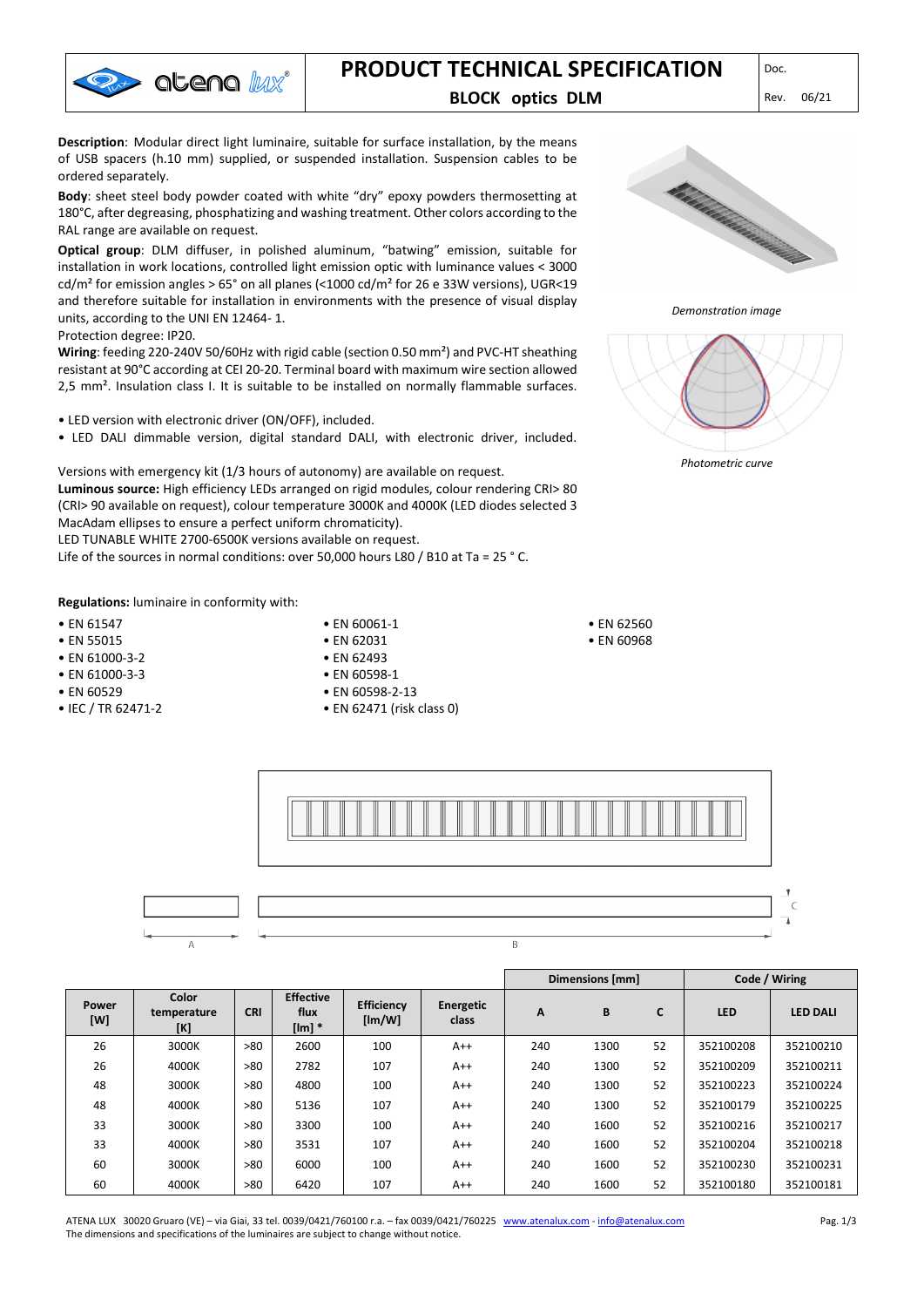

## **PRODUCT TECHNICAL SPECIFICATION**

#### **BLOCK optics DLM** Rev. 06/21

|              |                             |            |                                      |                             |                    | Dimensions [mm] |      |    | Code / Wiring |                   |
|--------------|-----------------------------|------------|--------------------------------------|-----------------------------|--------------------|-----------------|------|----|---------------|-------------------|
| Power<br>[W] | Color<br>temperature<br>[K] | <b>CRI</b> | <b>Effective</b><br>flux<br>$[Im]$ * | <b>Efficiency</b><br>[Im/W] | Energetic<br>class | A               | B    | C  | LED-E         | <b>LED E DALI</b> |
| 26           | 3000K                       | >80        | 2600                                 | 100                         | $A++$              | 240             | 1300 | 52 | 352100212     | 352100214         |
| 26           | 4000K                       | >80        | 2782                                 | 107                         | $A++$              | 240             | 1300 | 52 | 352100213     | 352100215         |
| 48           | 3000K                       | >80        | 4800                                 | 100                         | $A++$              | 240             | 1300 | 52 | 352100226     | 352100228         |
| 48           | 4000K                       | >80        | 5136                                 | 107                         | $A++$              | 240             | 1300 | 52 | 352100227     | 352100229         |
| 33           | 3000K                       | >80        | 3300                                 | 100                         | $A++$              | 240             | 1600 | 52 | 352100219     | 352100221         |
| 33           | 4000K                       | >80        | 3531                                 | 107                         | $A++$              | 240             | 1600 | 52 | 352100220     | 352100222         |
| 60           | 3000K                       | >80        | 6000                                 | 100                         | $A++$              | 240             | 1600 | 52 | 352100232     | 352100234         |
| 60           | 4000K                       | >80        | 6420                                 | 107                         | $A++$              | 240             | 1600 | 52 | 352100233     | 352100235         |

 $*$  Actual flow may have a tolerance of  $\pm$  10%.

#### **INSTALLATION ACCESSORIES**



Ceiling rose for square model suspension 100x100x25, two arch suspensions L = 2000mm, white dry with terminal block and second hole for 3-pole transparent cable outlet L = 1700mm.

### **KS100043**



Ceiling rose for square model suspension 100x100x25, two arch suspensions L = 2000mm, white dry with terminal block and second hole for 5-pole transparent cable outlet L = 1700mm.

**KS100045**



Ceiling rose for square model suspension 100x100x25, two arch suspensions L = 2000mm, dry white with terminal block and second hole for 7-pole transparent cable outlet L = 1700mm.



Transparent power cable. L = 2000m  $\emptyset$  0,75mmq Cable available with 3-5-7 poles related to the selected wiring configuration. Change the red  $x$  to the required number of poles.



**CVTxX075L020**

Bow suspension L = 2000mm To be provided 2 pcs for each lamp.

**KS009**



Electrified square rose with 2 holes for the passage of the power supply and suspension cable, with connection terminal board. Painted in DRY WHITE color.



Blank module BLOCK white dry L = 1300mm (union brackets included)

#### **MC3521041300**